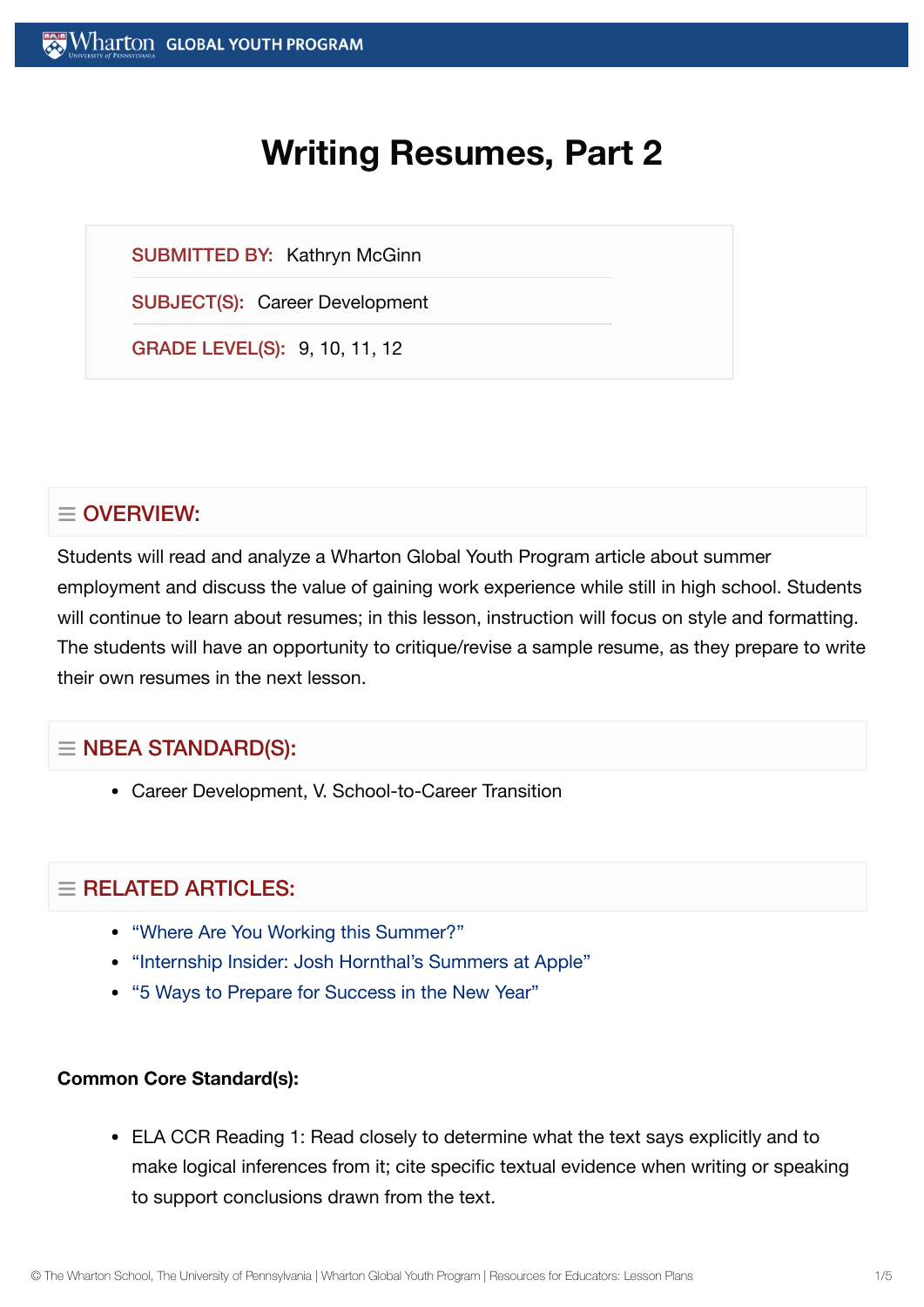## $\mathbb{R}^n$  Wharton Global Youth Program

- ELA CCR Reading 9: Analyze how two or more texts address similar themes or topics in order to build knowledge or to compare approaches the authors take.
- ELA CCR Writing 4: Produce clear and coherent writing in which the development, organization, and style are appropriate to ask, purpose, and audience.
- ELA CCR Writing 5: Develop and strengthen writing as needed by planning, revising, editing, rewriting, or trying a new approach.
- ELA CCR Speaking and Listening 1: Prepare for and participate effectively in a range of conversations and collaborations with diverse partners, building on others' ideas and expressing their own clearly and persuasively.

#### **Objectives/Purposes:**

- Students will read and analyze an article.
- Students will learn appropriate formats/styles for resumes.
- Students will critique/revise a sample resume in preparation for writing their own.

#### **Wharton Global Youth Program Article:**

"Where are you working [this summer](https://globalyouth.wharton.upenn.edu/articles/where-are-you-working-this-summer/)?"

#### **Other Resources/Materials:**

- "Resume Tips" handout (Writing Resumes, Part 2  [Handout](https://globalyouth.wharton.upenn.edu/wp-content/uploads/2011/09/Career-Development-2_School.HandoutA.pdf) A)
- Emma Fakestudent's resumes (Writing Resumes, Part 2  [Handout](https://globalyouth.wharton.upenn.edu/wp-content/uploads/2011/09/Career-Development-2_School.handoutB.pdf) B)
- Goldilocks' Resume (Writing Resumes, Part 2  [Handout](https://globalyouth.wharton.upenn.edu/wp-content/uploads/2011/09/Career-Development-2_School.handoutC.pdf) C)
- Sample [resumes \(Writing](https://globalyouth.wharton.upenn.edu/wp-content/uploads/2011/09/Career-Development-2_School.handoutE.pdf) Resumes, Part 2  [Handout](https://globalyouth.wharton.upenn.edu/wp-content/uploads/2011/09/Career-Development-2_School.handoutD.pdf) D. Writing Resumes, Part 2 Handout E, Writing Resumes, Part 2 [– Handout](https://globalyouth.wharton.upenn.edu/wp-content/uploads/2011/09/Career-Development-2_School.handoutF.pdf) F)
- Newsprint and markers

#### **Activities:**

1. Hand out "Where are you working this summer?" Students should read the article to themselves, and as they read, underline any information that relates to the benefits of summer employment and put a  $\sqrt{ }$  by any advice for finding a summer job.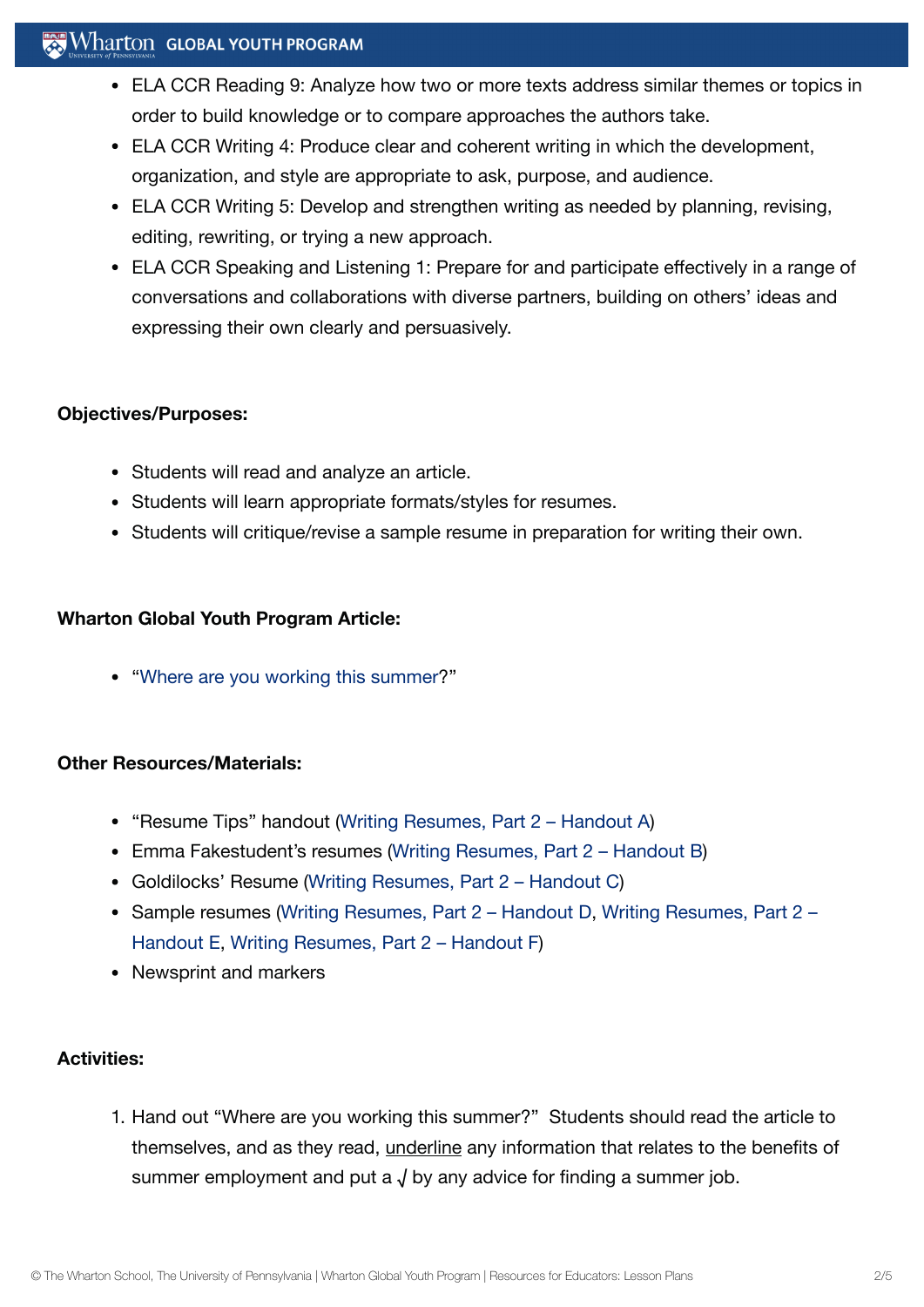#### *(5 mins)*

2. When students have finished reading, go over the key information they underlined/starred. Discussion should address the following key points:

#### Benefits of summer employment

- Learn to be responsible
- Chance to network with others/opportunity to meet new people
- Prepares you for future jobs
- Opportunity to "get a foot in the door"
- Earn money

#### √ Advice for job seekers

- Don't be afraid to stop out of "comfort zone"; consider jobs that can benefit you in the long run and be open to trying new things
- Research available jobs
- Contact as many organizations as you can
- Set goals and go after them

#### *(5 mins)*

3. Tell students that, as discussed in the previous lesson, a good resume is the first step towards obtaining a summer job – or employment in general. Review the major sections of a resume (objective, education, work experience, extracurriculars/leadership experience, community service/involvement, skills, and additional information). Explain that while it's important to have all the required information, it's also important to arrange it clearly and according to certain conventions. Hand out "Resume Tips" to students, and go over together. Answer any questions students may have.

#### *(5 mins)*

4. Break students into groups of three to four, and give each group three sample resumes for "Emma Fakestudent." Have each group look at the three different resumes and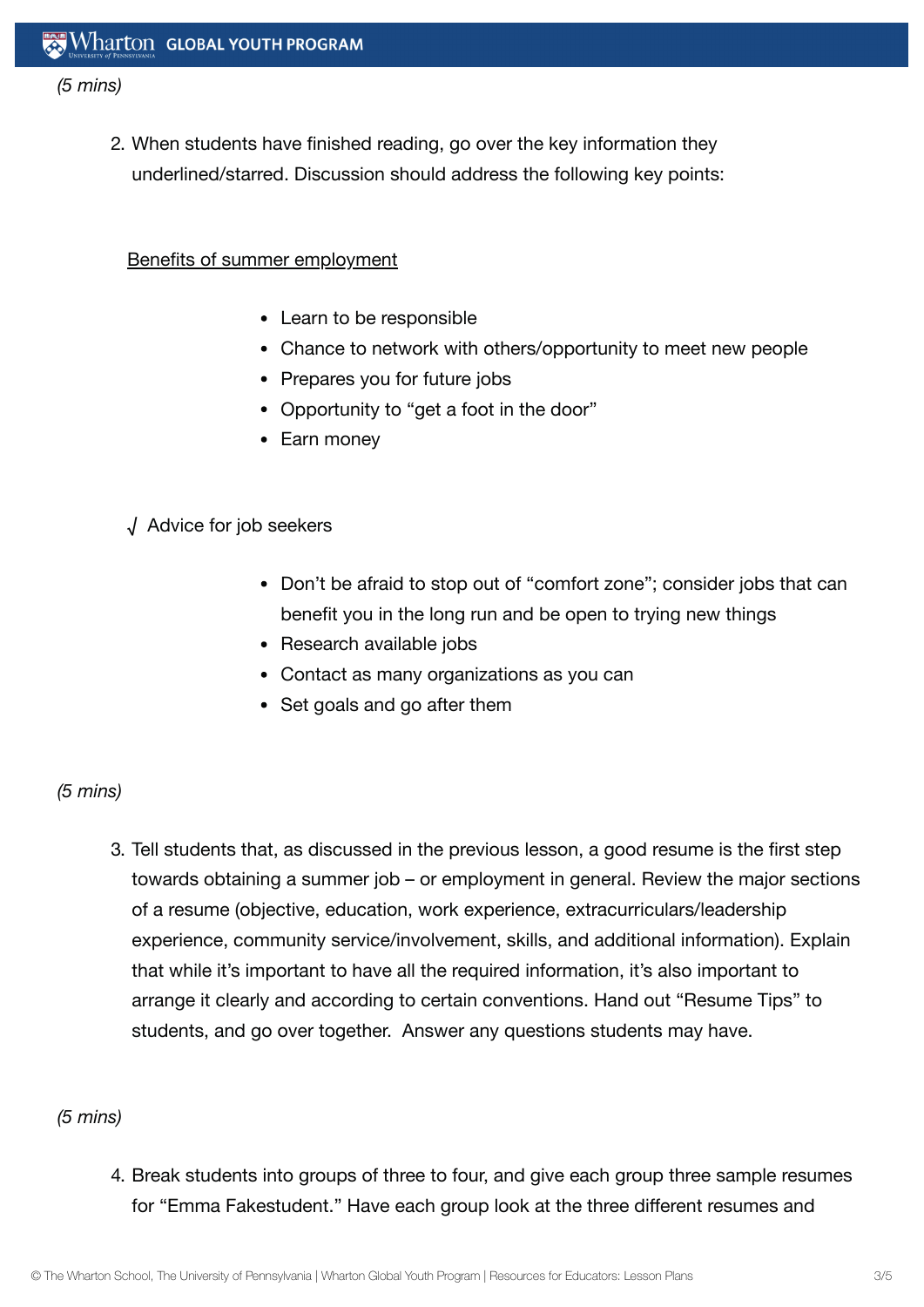## Wharton GLOBAL YOUTH PROGRAM

discuss which style appeals to them and why. Briefly discuss sample resumes as a class. (The resumes are all good; they simply vary in style, so students' preferences are primarily a matter of individual taste.)

#### *(5 mins)*

5. Using the "Resume Tips" and sample resumes as a guide, each group should come up with a resume checklist – a list of things to check when you've finished your resume to make sure it's a good as possible. Have students write their checklists on newsprint. Post the newsprint in front of the class, and note similarities/differences. Afterwards, if you wish, you may make a composite checklist for the students out of their suggestions. (The checklist should reference the major sections of a resume, as listed above, and highlight advice given on "Tips for Resumes.")

#### *(10 mins)*

6. Tell the students they need to put their checklists to work to help a recent high school graduate with her resume. Explain that Goldilocks has finished school, and she's looking for a summer job; hopefully in retail, but she's up for any new experience. She has a rough draft, but it needs work. Give each group a copy of Goldilocks' resume. Each group should use their checklist to see what is missing or what needs to be fixed. Reorganize and rewrite Goldilocks' resume on a piece of newsprint.

## *(10 mins)*

7. Post Goldilocks' new resumes around the room, and allow students to walk around and see each other's work. Bring everyone back together. Have students discuss the problems with Goldilocks' original resume and how they addressed them.

Key problems with Goldilocks' resume:

- Crazy font for heading
- Email address inappropriate (suggest Goldilocks set up a new account)
- Objective too vague
- Education should be at the top, or closer to the top